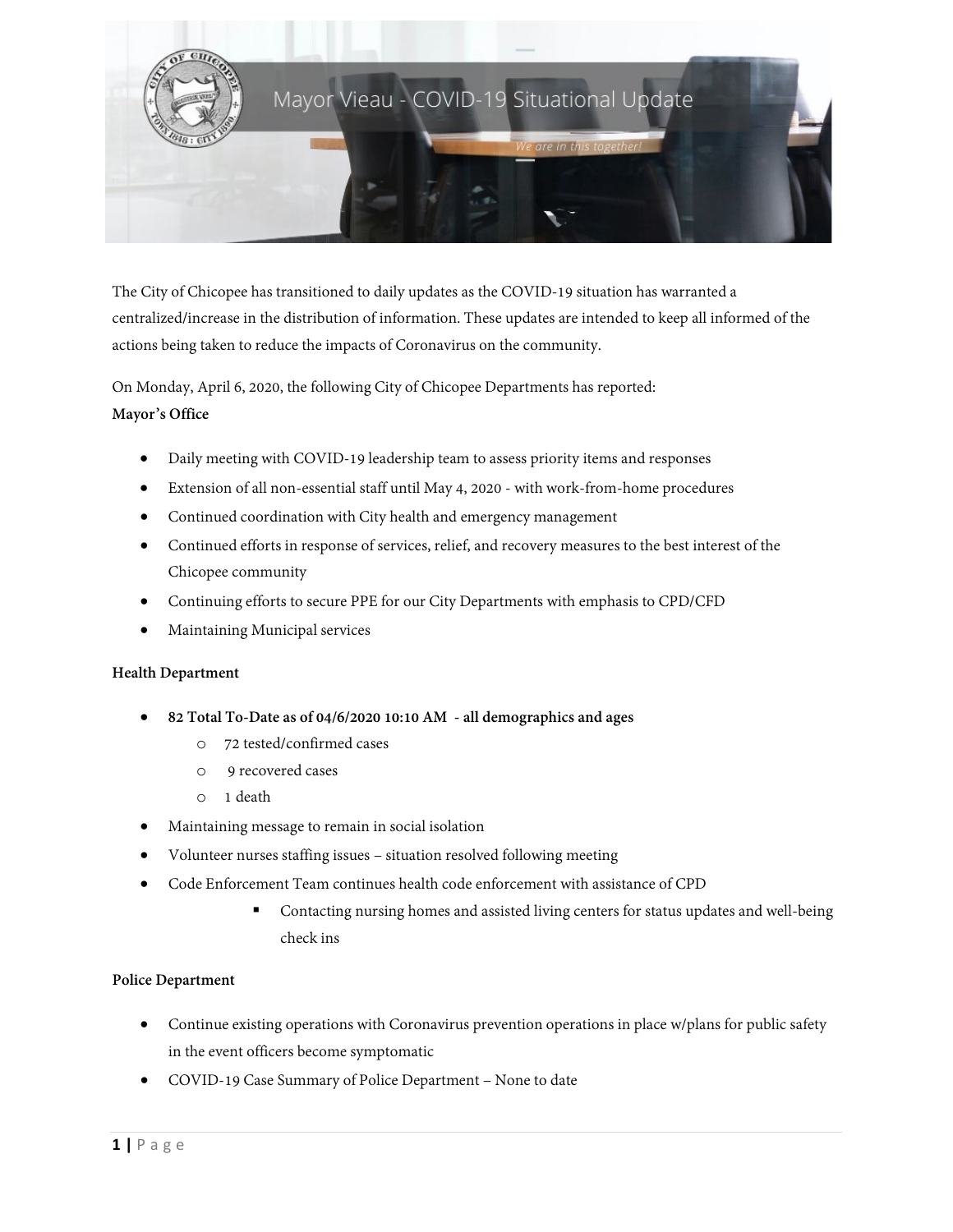

- Outfit public safety personnel with personal protection equipment (PPE)
- COA unit established 2 officers in full uniform and PPE
	- o Utilizing 2 COA vehicles (not undercover vehicles)
	- o Check on high-priority seniors
	- o Encouraging Meals on Wheels/COA Meals sign-ups
- Supplies PPE
	- o Holyoke Medical Center has rerouted ordering of kits to MEMA
		- ALL ordering needs to go through Emergency Management (Glenn Joslyn) Access
	- o Patriots Place/Plane offering pickup of 2 kits (250 N95) via Facebook
	- o CPD needs to order supplies for stock up through Fall Officer Laflamme charged with this task
	- o Mayor will talk w/ Auditor to get more funds for PPE through the \$250,000 COVID-19 Funding – submit funding request to Treasurers
- 3 Officers currently scheduled for National Guard in June (non-COVID related)
- CPD does not have a need for State Police supplemented staffing at this time
- First Responders/Essential Staff Hotel/Motel Self-Quarantine placement with food supply chain supplements – Officer Davis is contact for this need
- CPD is utilizing Local Company for sterilization of cells/vehicles (as needed)
	- o 2 Minute Kill spray provided from MEMA for spraying vehicles between calls
- Special Police Officers activated to assist where needed
- Utilizing message boards around the city with positive messages!

## **Fire Department**

- Expressed (same as CPD) MEMA frustrations w/ PPE supply access
- Needs N95 Masks
- COVID-19 Case Summary of Fire Department
	- o 1 tested/confirmed cases
	- o 3 self-quarantine cases
	- o 1 quarantine released case
- Department requested no cross jobs within Fire Department to limit exposure to all staff
- 1 CFD Staff member has been activated w/ special training

## **Council on Aging**